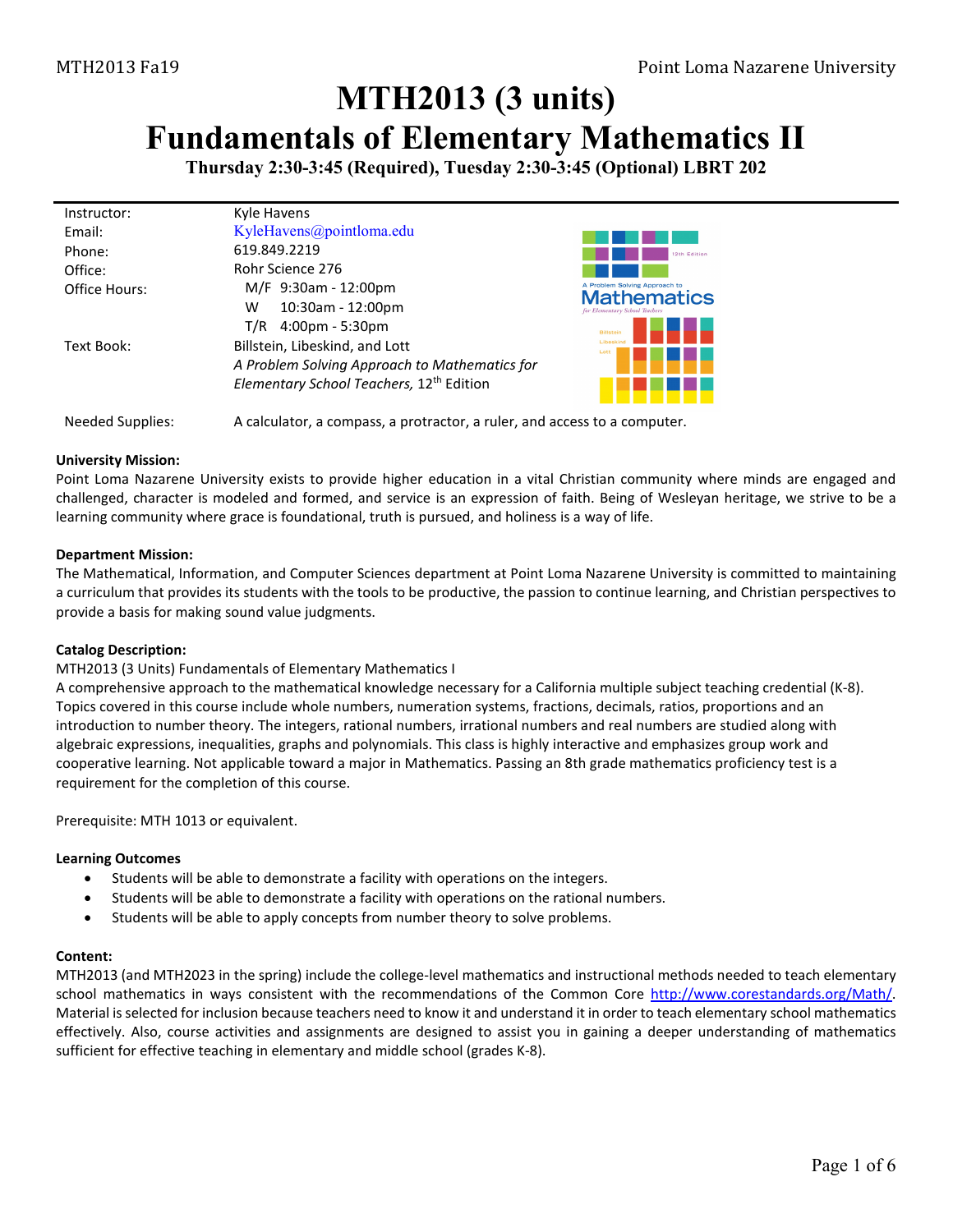- The course is designed to help you acquire knowledge and develop understanding of the conceptual and procedural foundations for teaching elementary school mathematics
- The course is designed to help you develop the ability to teach mathematics developmentally (i.e., basing procedural knowledge on clear connections with prior conceptual knowledge)
- The course is designed to help you acquire knowledge and develop ability to create a problem solving environment in the classroom, to set and achieve teaching goals, to stimulate and manage classroom discourse, to use technology effectively, and to make ongoing instructional decisions
- The course is designed to help you acquire confidence sufficient to teach elementary mathematics positively and enthusiastically

#### **Philosophy and Approach:**

Research in learning theory shows that students who learn mathematics effectively must be actively involved in the process, not just passive listeners/observers. In particular, in order to really learn and understand mathematical ideas and processes you must become deeply involved in activities such as exploring, discussing, analyzing, explaining, conjecturing, defending, negotiating, testing, and evaluating. To do this you need good problems to solve, interaction with others on solutions, and opportunities to write your conclusions.

The mathematical experience of the students in MTH2013 and MTH2023 varies widely. This means that different students will need to spend different amounts of time to learn the material. To help assist in this process, the class is designed as a blended class. You will be doing pre-tests, reading and some homework problems (you get two attempts at each problem) online this will allow you spend the amount of time that you need to learn the basics before we engage in activities in class.

#### **Homework:**

You will have two types of homework:

**Online Homework** - this will be due at 11:59 pm the Wednesday before our class face to face meeting. Your online homework will be graded by the computer. You will have two attempts to work each problem. **You must have access to the online homework in Pearson for this material.**

**Written Homework** - this will be due at the start of class the next Thursday. No late homework will be accepted except by prior arrangement or with a documented emergency. In your written homework I expect to see calculations using the terminology and methods of the class and not just the answer. A random selection (the same for all people) of the problems will be graded on any homework assignment.

Collected assignments must be prepared in a style suitable for grading. The following guidelines are used to determine credit:

- the organization must be easy to follow
- the work must be legible
- complete solutions must be written for problems (not just answers);
- answers must be clearly marked
- use complete sentences to answer questions

**Review Exercises for Exams (Quizzes)** – these will be due at 11:59am on the exam day. In order to earn the maximum credit for each chapter, a minimum score equivalent to five correct questions must be earned. Earning a score above five correct questions will not raise the credit for that chapter. The percent correct out of five will be averaged for all of the chapters for that exam and then multiplied by half of the Exam Review Exercise points for the semester.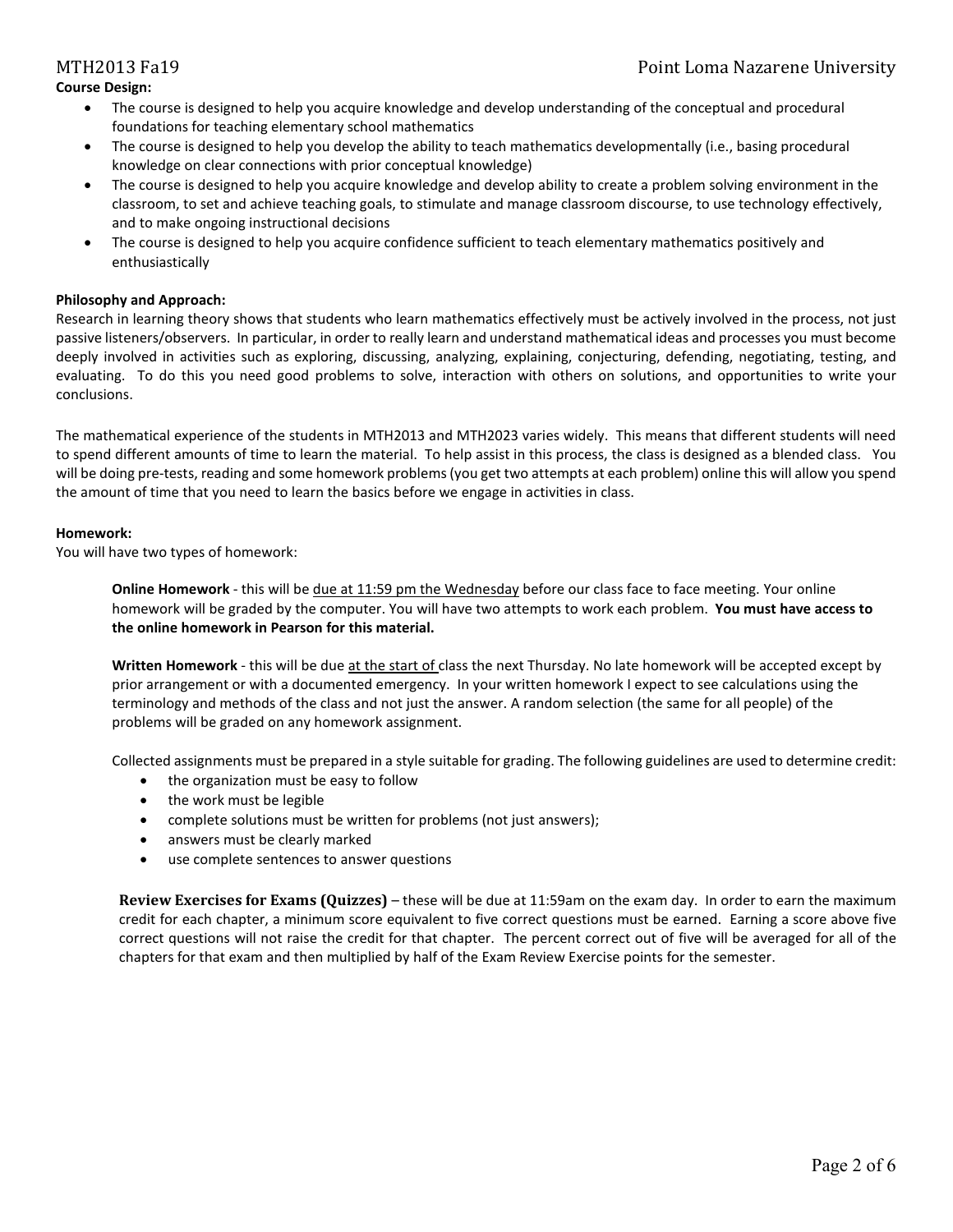#### **Basic Competency Test:**

In order to pass MTH2013 you must pass this test at the 80% level. It will be given the first Tuesday of classes and then retakes can be arranged on a one to one basis with the course professor. No more than a total of three attempts are allowed on this test.

#### **Mid-Semester Examination and the Final Examination:**

There will be one Mid-Semester Examination and a comprehensive Final Examination. The Mid-Semester Examination and the Final Examination will include problems and questions over material assigned in the text, readings and handouts, as well as material presented in class. The examination schedule is included in the daily schedule. The instructor will not accept excuses such as poor communication with parents, benefactors, surf team sponsors and/or travel agents. No examination shall be missed without prior consent or a well-documented emergency beyond your control. In such cases, all make-up exams will occur at 8:30 am on the Saturday between classes and Final Exam week. A score of zero will be assigned for an examination that is missed without prior consent or a well-documented emergency beyond your control.

#### **Grade Components:**

| <b>Grade Component</b>            | Percent |
|-----------------------------------|---------|
| Mid-Semester Examination          | 25      |
| <b>Final Examination</b>          | 35      |
| <b>Review Exercises for Exams</b> | 5       |
| <b>Online Homework</b>            | 15      |
| Written Homework                  | 20      |
| Total                             | 100     |

#### **Grading Scale:**

Grades are based on the number of points accumulated throughout the course with the following exception. A student must pass at least one of the Mid-Semester Examination or the Final Examination in order to pass the class. That is, a score of 60% must be achieved on one of the Examinations, or else the final grade will be an F regardless of all other point totals. Approximate minimal percentages required to obtain a given grade are:

| Grading Scale in percentages   A | ΙB |                                                                                       |  |
|----------------------------------|----|---------------------------------------------------------------------------------------|--|
|                                  |    | $\vert$ (87.5, 90.0) $\vert$ (77.5, 80.0) $\vert$ (67.5, 70.0) $\vert$                |  |
|                                  |    | $\mid$ [92.5, 100] $\mid$ [82.5, 87.5] $\mid$ [72.5, 77.5] $\mid$ [62.5, 67.5] $\mid$ |  |
|                                  |    | $-$ [90.0, 92.5) [80.0, 82.5) [70.0, 72.5) [60.0, 62.5)]                              |  |

#### **Attendance:**

Attendance is expected at each class session. In the event of an absence you are responsible for the material covered in class and the assignments given that day.

Regular and punctual attendance at all classes is considered essential to optimum academic achievement. If the student is absent from more than 10 percent of class meetings, the faculty member can file a written report which may result in de-enrollment. If the absences exceed 20 percent, the student may be de-enrolled without notice until the university drop date or, after that date, receive the appropriate grade for their work and participation. Se[e Attendance Policy](https://catalog.pointloma.edu/content.php?catoid=28&navoid=1761#Class_Attendance) in the in the Undergraduate Academic Catalog.

Because this course is a hybrid course, here is how attendance will be calculated:

**Face-to-face** portion of the class: You must be present on time for the full class for you to be considered present in the face to face meeting.

**Online** portion of the class: You are expected to work on material online every week. In order to earn credit for being "present" in the online portion of the class each week you must complete at least one online homework assignment or exam review assignment (for test weeks) before the due date/time for that week.

If you miss 10% of the classes, you will receive a warning. If you miss 20% of the classes, you will be automatically de-enrolled.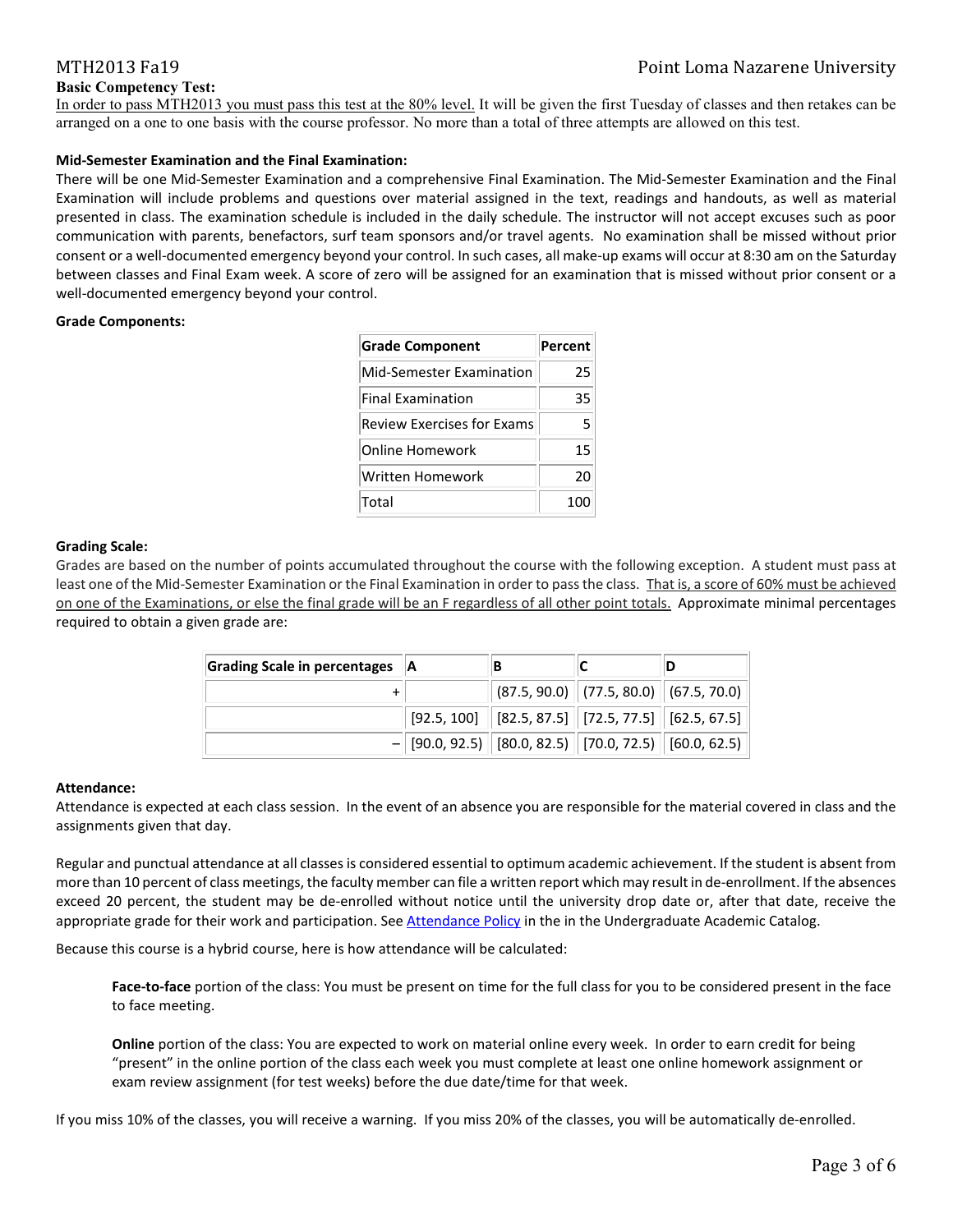#### **Class Enrollment:**

It is the student's responsibility to maintain his/her class schedule. Should the need arise to drop this course (personal emergencies, poor performance, etc.), the student has the responsibility to follow through (provided the drop date meets the stated calendar deadline established by the university), not the instructor. Simply ceasing to attend this course or failing to follow through to arrange for a change of registration (drop/add) may easily result in a grade of F on the official transcript.

#### **Academic Accommodations:**

While all students are expected to meet the minimum standards for completion of this course as established by the instructor, students with disabilities may require academic adjustments, modifications or auxiliary aids/services. At Point Loma Nazarene University (PLNU), these students are requested to register with the Disability Resource Center (DRC), located in the Bond Academic Center. [\(DRC@pointloma.edu](mailto:DRC@pointloma.edu) or 619-849-2486). The DRC's policies and procedures for assisting such students in the development of an appropriate academic adjustment plan (AP) allows PLNU to comply with Section 504 of the Rehabilitation Act and the Americans with Disabilities Act. Section 504 (a) prohibits discrimination against students with special needs and guarantees all qualified students equal access to and benefits of PLNU programs and activities. After the student files the required documentation, the DRC, in conjunction with the student, will develop an AP to meet that student's specific learning needs. The DRC will thereafter email the student's AP to all faculty who teach courses in which the student is enrolled each semester. The AP must be implemented in all such courses.

If students do not wish to avail themselves of some or all of the elements of their AP in a particular course, it is the responsibility of those students to notify their professor in that course. PLNU highly recommends that DRC students speak with their professors during the first two weeks of each semester about the applicability of their AP in that particular course and/or if they do not desire to take advantage of some or all of the elements of their AP in that course.

#### **Academic Honesty:**

Students should demonstrate academic honesty by doing original work and by giving appropriate credit to the ideas of others. Academic dishonesty is the act of presenting information, ideas, and/or concepts as one's own when in reality they are the results of another person's creativity and effort. A faculty member who believes a situation involving academic dishonesty has been detected may assign a failing grade for that assignment or examination, or, depending on the seriousness of the offense, for the course. Faculty should follow and students may appeal using the procedure in the university Catalog. Se[e Academic Honesty](https://catalog.pointloma.edu/content.php?catoid=35&navoid=2136#Academic_Honesty) for definitions of kinds of academic dishonesty and for further policy information.

#### **Final Exam: Thursday December 19th, 2019 4:30 – 7:00 pm**

The final exam date and time is set by the university at the beginning of the semester and may not be changed by the instructor. This schedule can be found on the university website and in the course calendar. No requests for early examinations will be approved. Only in the case that a student is required to take three exams during the same day of finals week, is an instructor authorized to consider changing the exam date and time for that particular student.

#### **The Final Exam is a comprehensive examination.**

#### **Copyright Protected Materials:**

Point Loma Nazarene University, as a non-profit educational institution, is entitled by law to use materials protected by the US Copyright Act for classroom education. Any use of those materials outside the class may violate the law.

#### **Credit Hour:**

In the interest of providing sufficient time to accomplish the stated course learning outcomes, this class meets the PLNU credit hour policy for a 3 unit class delivered over 15 weeks. Specific details about how the class meets the credit hour requirements can be provided upon request.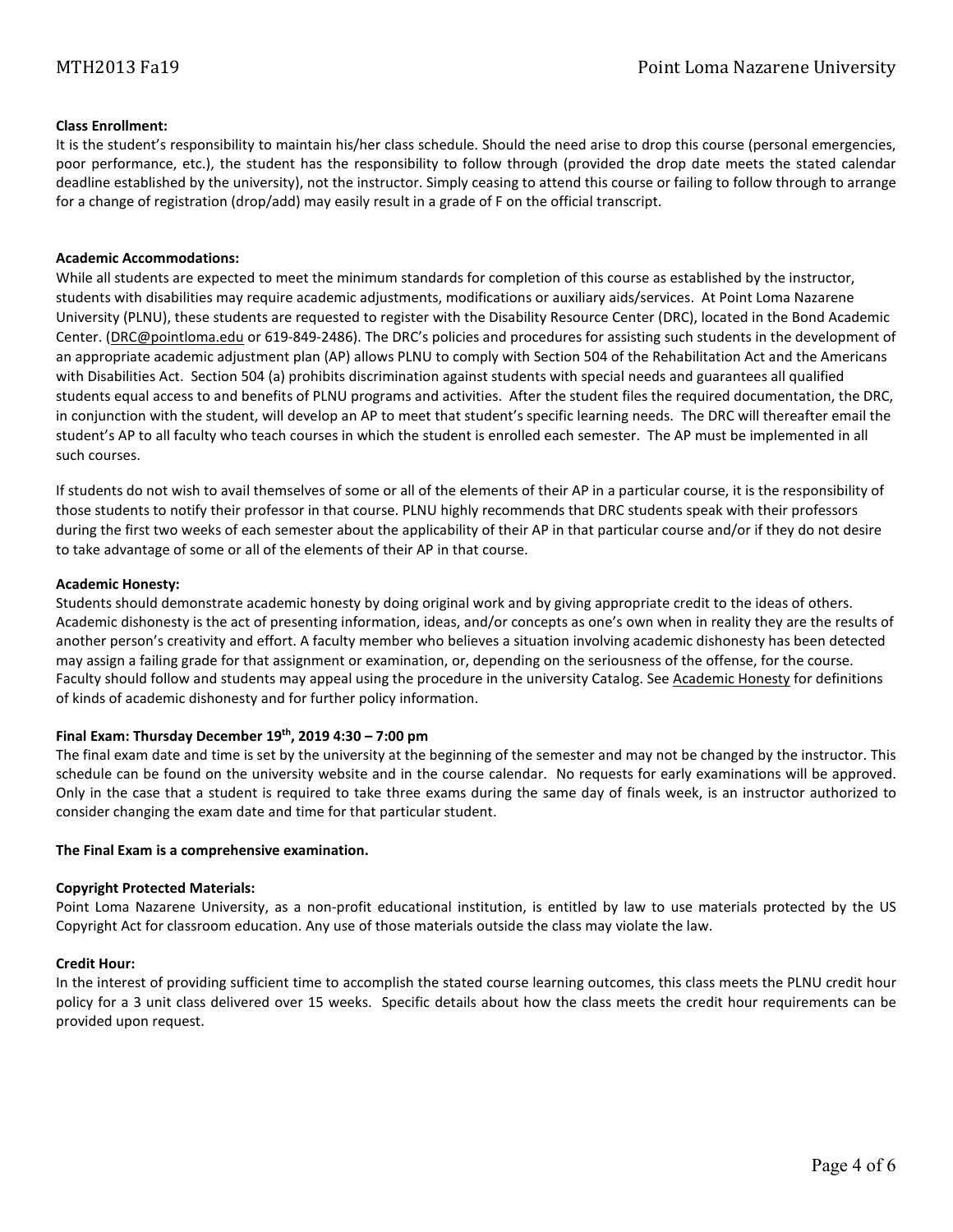## **Weekly Schedule for MTH2013 Fall 2019**

| Week           | Before class                      | Tuesday       | In Class-Thursday  | After Class - Written Homework (Due at the start of class the following    |
|----------------|-----------------------------------|---------------|--------------------|----------------------------------------------------------------------------|
|                | (Due at 11:59 pm on               |               |                    | Thursday). All homework is drawn from the B list of problems for each      |
|                | Wednesday)                        |               |                    | section. Be careful that you do the B problems and not the A problems.     |
|                | Nothing                           |               | Introduction to    | None                                                                       |
| Sep 2          | (1 <sup>st</sup> Week)            |               | Chapter 9          |                                                                            |
| 2              | Read 2.2                          | <b>Basic</b>  | 2.2 Activities     | $2 - 2B$ :<br>3, 5(a,b), 11, 14, 15 (Pg. 65)                               |
| Sep 9          | 2.2 online problems               | Competency    | 2.3-3-1 Intro.     |                                                                            |
|                |                                   | Test          |                    |                                                                            |
| 3              | Read 2.3-3.1                      | Open Lab      | 2.3-3.1 Activities | $2 - 3B$ :<br>5, 8, 9, 10, 12 (Pg. 76)                                     |
| Sep 16         | 2.3-3.1 online problems           |               | 3.2-3.3 Intro      | 3-1B: 10, 14, 15, 19(a,b), 20 (Pg. 97)                                     |
| $\overline{4}$ | Read 3.2-3.3                      | Open Lab      | 3.2-3.3 Activities | 3-2B: 2, 6(a,b), 10, 18, 19, 26 (Pg. 111)                                  |
| Sep 23         | 3.2-3.3 online problems           |               | 3.4-3.5 Intro      | 3-3B: 8, 9, 12, 14, 15 (Pg. 128)                                           |
| 5              | Read 3.4-3.5                      | Open Lab      | 3.4-3.5 Activities | 3-4B: 1, 6, 10, 11, 12(a,b,c), 16, 17 (Pg. 146)                            |
| Sep 30         | 3.4-3.5 online problems           |               | 4.1-4.3 Intro      | 3-5B: 1 (a,b,c), 2, 6, 13, 15 (Pg. 165)                                    |
| 6              | Read 4.1-4.3                      | Open Lab      | 4.1-4.3 Activities | 4-1B: 8, 10(a,b,c), 13(a,b), 14, 15 (Pg. 186)                              |
| Oct 7          | 4.1-4.3 online problems           |               | $5.1 - 5.2$ Intro  | 4-2B: 2, 4, 13 (Pg. 200)                                                   |
|                |                                   |               |                    | Mathematical Connections 4.2: 10, 15 (Pg. 201)                             |
|                |                                   |               |                    | (Hint: pay attention to the fact that these two problems need answers that |
|                |                                   |               |                    | should be written in sentences.)                                           |
|                |                                   |               |                    | 4-3B: 2(b,c), 3(c,d), 4, 14, 16 (Pg. 213)                                  |
| $\overline{7}$ | <b>Review Exercises for Exams</b> | Open Lab -    |                    | None                                                                       |
| <b>Oct 14</b>  | (Quizzes)                         | come with     | Exam               |                                                                            |
|                | for $Ch. 2-4$                     | questions.    |                    |                                                                            |
|                |                                   | <b>Review</b> |                    |                                                                            |
| 8              | Read 5.1-5.2                      | Open Lab      | 5.1-5.2 Activities | 5-1B: 4, 5, 9, 16, 27, 29 (Pg. 235)                                        |
| <b>Oct 21</b>  | 5.1-5.2 online problems           |               | $6.1 - 6.2$ Intro  | 5-2B: 5, 8, 11, 13, 18(a,b,c,h,i,j), 26 (Pg. 250)                          |
| 9              | Read 6.1-6.2                      | Open Lab      | 6.1-6.2 Activities | 6-1B: 1, 4, 7, 14, 18, 19, 21 (Pg. 271)                                    |
| Oct 28         | 6.1-6.2 online problems           |               | $6.3 - 6.4$ Intro  | 6-2B: 1 (a,b,c), 2, 5, 6, 11, 12, 17 (Pg. 286)                             |